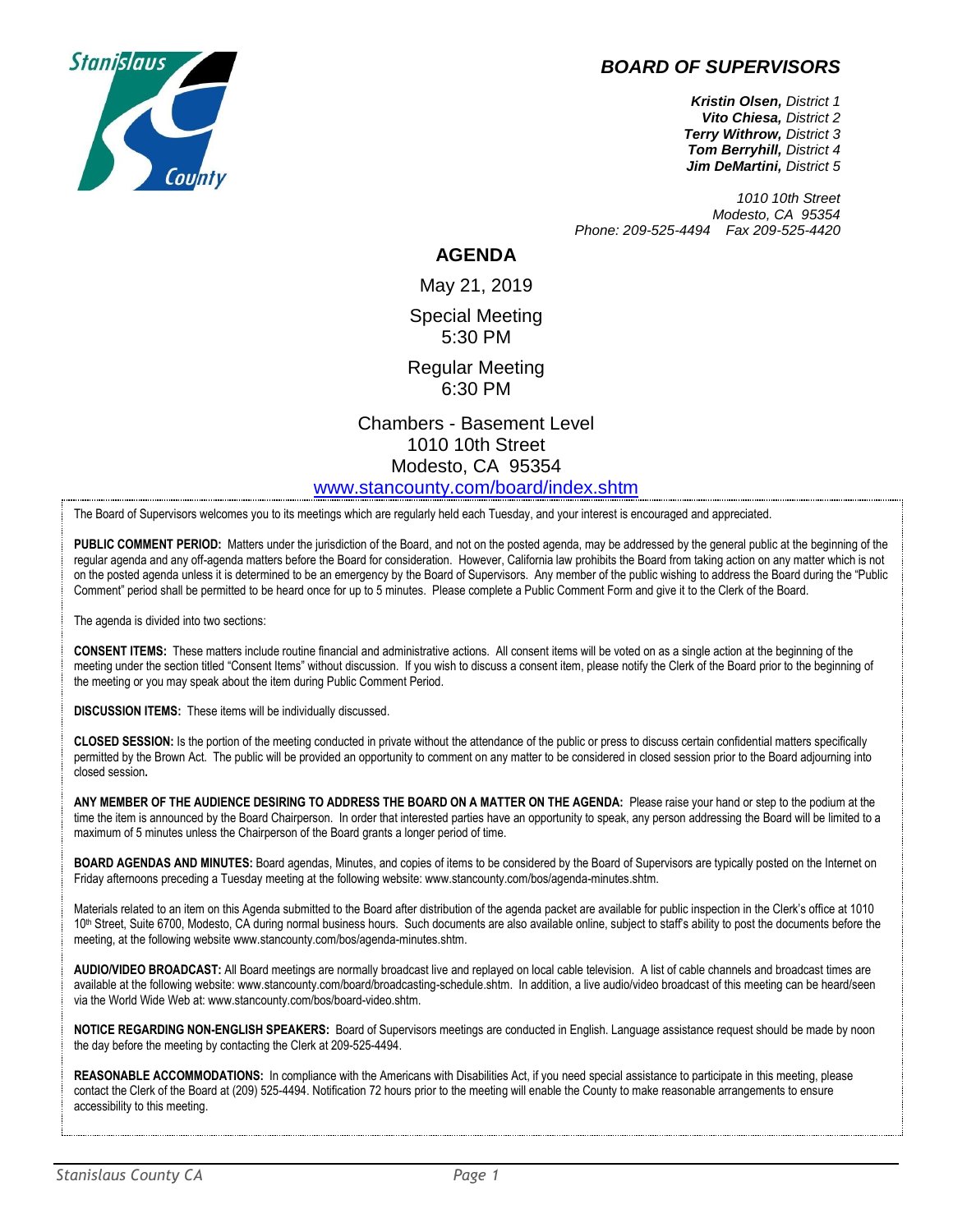## **Special Meeting 5:30 PM**

- 1. Closed Session:
	- 1. Conference with Legal Counsel Existing Litigation: Pursuant to Government Code Section 54956.9 (d)(1). One Case: Hanibal Yadegar, et al. v. County of Stanislaus, San Joaquin County Superior Court Case No. STK-CV-UNPI-2017- 11432.

## **Regular Meeting 6:30 PM**

- 2. Pledge Allegiance to the Flag
- 3. Invocation
- 4. Presentation: Recognition of the 2019 Stanislaus County Recycling Poster Contest Winners
- 5. Public Comment Period
- 6. Consent Calendar
	- A. Miscellaneous
		- 1. Approval of the Minutes for May 14, 2019 [\(View Item\)](http://www.stancounty.com/bos/minutes/2019/min05-14-19.pdf)
		- 2. Approval of a Commendation for MoBand, the Modesto Band of Stanislaus County, Upon their 100th Anniversary [\(View Item\)](http://www.stancounty.com/bos/agenda/2019/20190521/A02.pdf)
		- 3. Approval to Adopt and Waive the Second Reading of Ordinance C.S. 1235 to Amend Chapters 9.82 and 4.36 of the Stanislaus County Code and Associated Department of Agriculture and Weights and Measures Fee Schedule [\(View Item\)](http://www.stancounty.com/bos/agenda/2019/20190521/A03.pdf)
		- 4. Approval to Adopt and Waive the Second Reading of Ordinance C.S. 1236 to Establish New Fees and Amend or Eliminate Existing Fees for the Department of Environmental Resources [\(View Item\)](http://www.stancounty.com/bos/agenda/2019/20190521/A04.pdf)
		- 5. Approval to Adopt and Waive the Second Reading of Ordinance C.S. 1237 to Establish a New Fee and Amend Existing Fees for Planning Services for the Department of Planning and Community Development [\(View Item\)](http://www.stancounty.com/bos/agenda/2019/20190521/A05.pdf)
	- B. Chief Executive Office
		- 1. Approval of Agreements for the Community Services Agency for Fiscal Year 2019-2020 for the Provision of CalWORKs, Adult, Child and Family, and Ancillary Social Services – Community Services Agency [\(View Item\)](http://www.stancounty.com/bos/agenda/2019/20190521/B01.pdf)
		- 2. Approval to Set a Public Hearing on June 25, 2019 at the 9:00 a.m. meeting to Consider Adjustments to the Stanislaus County Franchise Maximum Rates for Solid Waste Collection Services – Environmental Resources [\(View Item\)](http://www.stancounty.com/bos/agenda/2019/20190521/B02.pdf)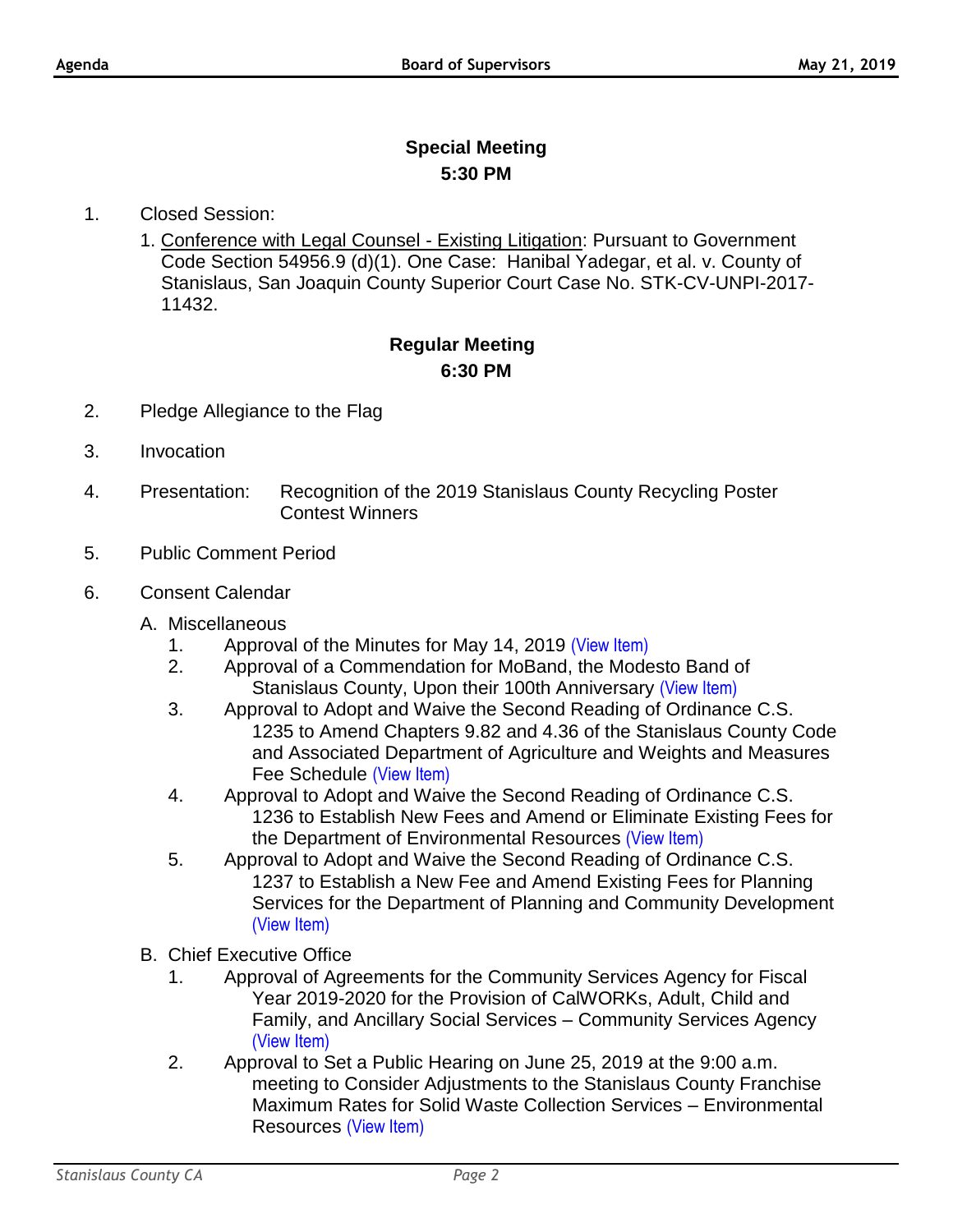- 3. Approval of the Grant Agreement Contract with the California Department of Public Health to Provide Evidence-Based Public Health Activities to Address HIV Prevention within Stanislaus County – Health Services Agency [\(View Item\)](http://www.stancounty.com/bos/agenda/2019/20190521/B03.pdf)
- 4. Authorize the Mountain Valley Emergency Medical Services Agency to Expend System Enhancement Funds on Behalf of Stanislaus County to Purchase FirstWatch Data Integration Interface – Health Services Agency [\(View Item\)](http://www.stancounty.com/bos/agenda/2019/20190521/B04.pdf)
- 5. Approval to Declare Vehicles and Equipment as Surplus and Authorize their Sale at Auction – General Services Agency [\(View Item\)](http://www.stancounty.com/bos/agenda/2019/20190521/B05.pdf)
- 6. Approval to Introduce and Waive the First Reading of an Ordinance Amending Section 2.24.060 of the Stanislaus County Code to Modify the Bidding Threshold and Reporting Requirements from \$5,000 to \$15,000 – General Services Agency [\(View Item\)](http://www.stancounty.com/bos/agenda/2019/20190521/B06.pdf)
- C. Department of Public Works
	- 1. Approval of the Transportation Development Act Claim for Fiscal Year 2019-2020 in the Amount of \$7,470,644 [\(View Item\)](http://www.stancounty.com/bos/agenda/2019/20190521/C01.pdf)
	- 2. Approval of the Amended and Restated Memorandum of Agreement Between the County of Stanislaus and the City of Modesto for the Preliminary Engineering Phase of the 7th Street Bridge Project [\(View Item\)](http://www.stancounty.com/bos/agenda/2019/20190521/C02.pdf)
	- 3. Approval to Adopt Plans and Specifications for the Mitchell Road Pavement Maintenance Project and Award the Construction Contract to George Reed, Incorporated of Modesto, California [\(View Item\)](http://www.stancounty.com/bos/agenda/2019/20190521/C03.pdf)
- D. Department of Planning and Community Development
	- 1. Authorization to Submit a Grant Application Package to the California Department of Housing and Community Development (HCD) for the 2019 California Emergency Solutions and Housing (CESH) Program [\(View Item\)](http://www.stancounty.com/bos/agenda/2019/20190521/D01.pdf)
- E. County Counsel
- 7. Public Hearings
	- 1. Approval to Close the 30-Day Public Review Period and Conduct a Public Hearing to Consider Approval of the Stanislaus Urban County's Fiscal Year 2019-2020 Annual Action Plan (AAP) – Planning and Community Development [\(View Item\)](http://www.stancounty.com/bos/agenda/2019/20190521/PH01.pdf)
- 8. Discussion Items
	- 1. Acceptance of a Report from the Agricultural Commissioner Regarding Status and Direct Staff on Next Steps Related to Industrial Hemp Cultivation in Stanislaus County – Agricultural Commissioner [\(View Item\)](http://www.stancounty.com/bos/agenda/2019/20190521/DIS01.pdf)
- 9. Correspondence
	- 1. This Board has received a letter from the Keyes Community Services District regarding the appointment of Johnathon Parker to their Board of Directors. (Recommendation: Refer to the Clerk-Recorder and Registrar of Voters) [\(View Item\)](http://www.stancounty.com/bos/agenda/2019/20190521/Corr01.pdf)